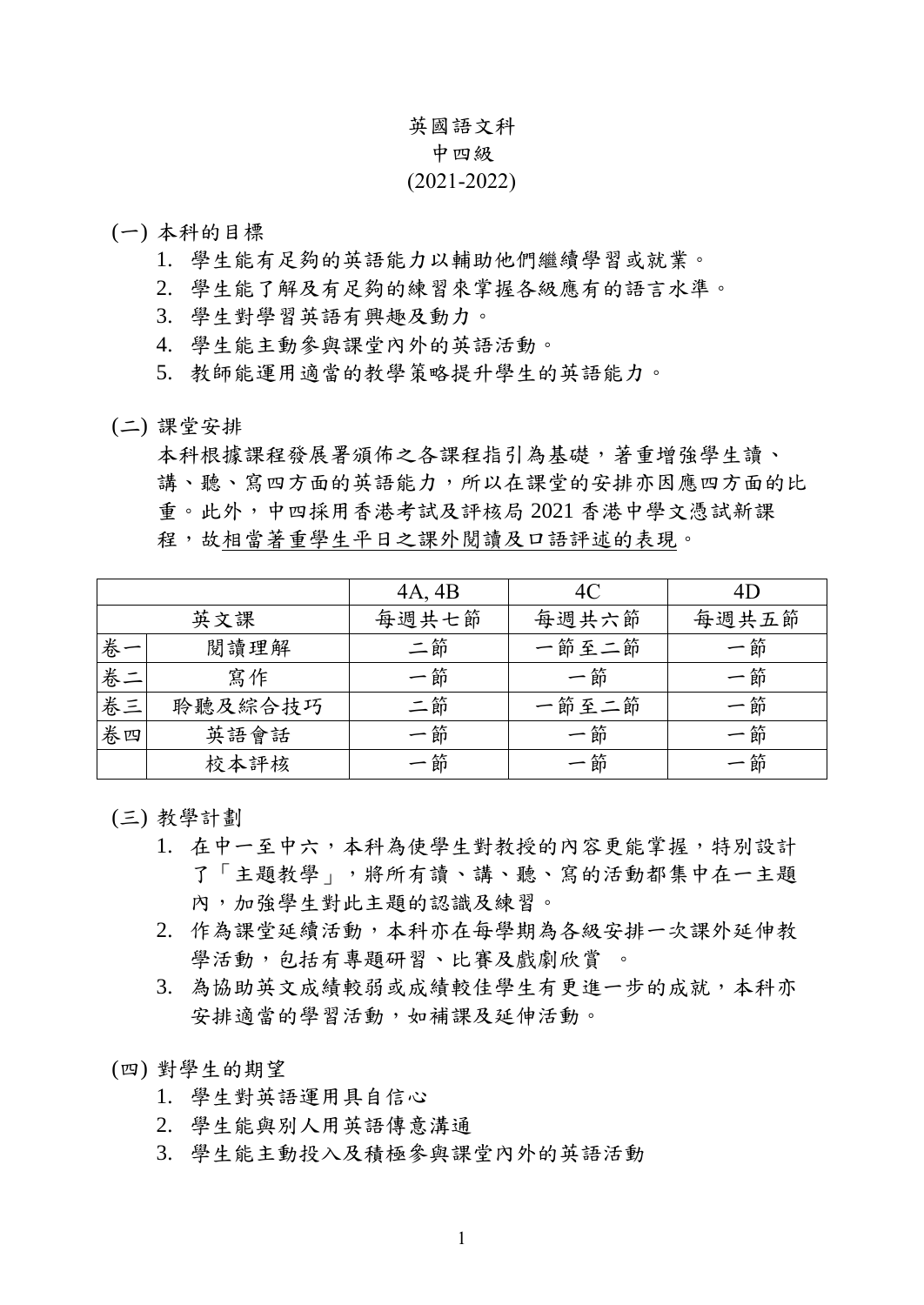4. 學生能自發地尋求進步及協助

(五) 資源

除圖書館內的英語學習資源外,本科設有英語自學中心,內有各類英 語學習資源,包括英文書籍、電腦光碟、錄影帶、歌曲或電影光碟、 雜誌及遊戲可供學生在課餘使用。

(六) 授課老師

| 4A 盧佩環老師  | 4B 黎宛欣老師, |
|-----------|-----------|
| Ms. Sung  | Ms. Sung  |
| 4C 關仲言老師, | 4D 周嘉莉老師, |
| Ms. Sung  | Ms. Sung  |

(七) 校內考試評分標準

上學期

卷一(閱讀理解)佔 70 分、卷二(寫作)佔 80 分、卷三(聆聽及綜合技巧) 佔 90 分、卷四(會話)佔 60 分

下學期

卷一(閱讀理解)佔 70 分、卷二(寫作)佔 80 分、卷三(聆聽及綜合技巧) 佔 90 分、卷四(會話)佔 60 分

| Week    | Topic                                     | Remarks               |
|---------|-------------------------------------------|-----------------------|
| 1       | 1. Introduction to the Syllabus for 2021  | Summer Assignment     |
|         | <b>HKDSE</b> English Language Examination | (follow up)           |
|         | 2. Explanation of the types of assignment |                       |
|         | 3. Projection of teacher's expectation    |                       |
|         | 4. Checking of the summer assignment      |                       |
|         | 5. Review of grammar items                |                       |
| $2 - 7$ | <b>Unit 1: School Life</b>                | Oxford Essential Exam |
|         | Reading                                   | Skills Papers 1, 2, 3 |
|         | Skimming<br>$\bullet$                     | (U1)                  |
|         | Understanding the writer's purpose        | Thematic Anthology    |
|         | Writing                                   | U3,10                 |
|         | • Descriptive writing                     | Writing 1: Blog entry |
|         | Listening                                 | Writing 2:            |
|         | Listening & taking notes                  | Informal email        |
|         | Listening for keywords                    |                       |
|         | Speaking                                  |                       |
|         | Module $1$ – The World around us          |                       |
|         | Common expressions used in Group          |                       |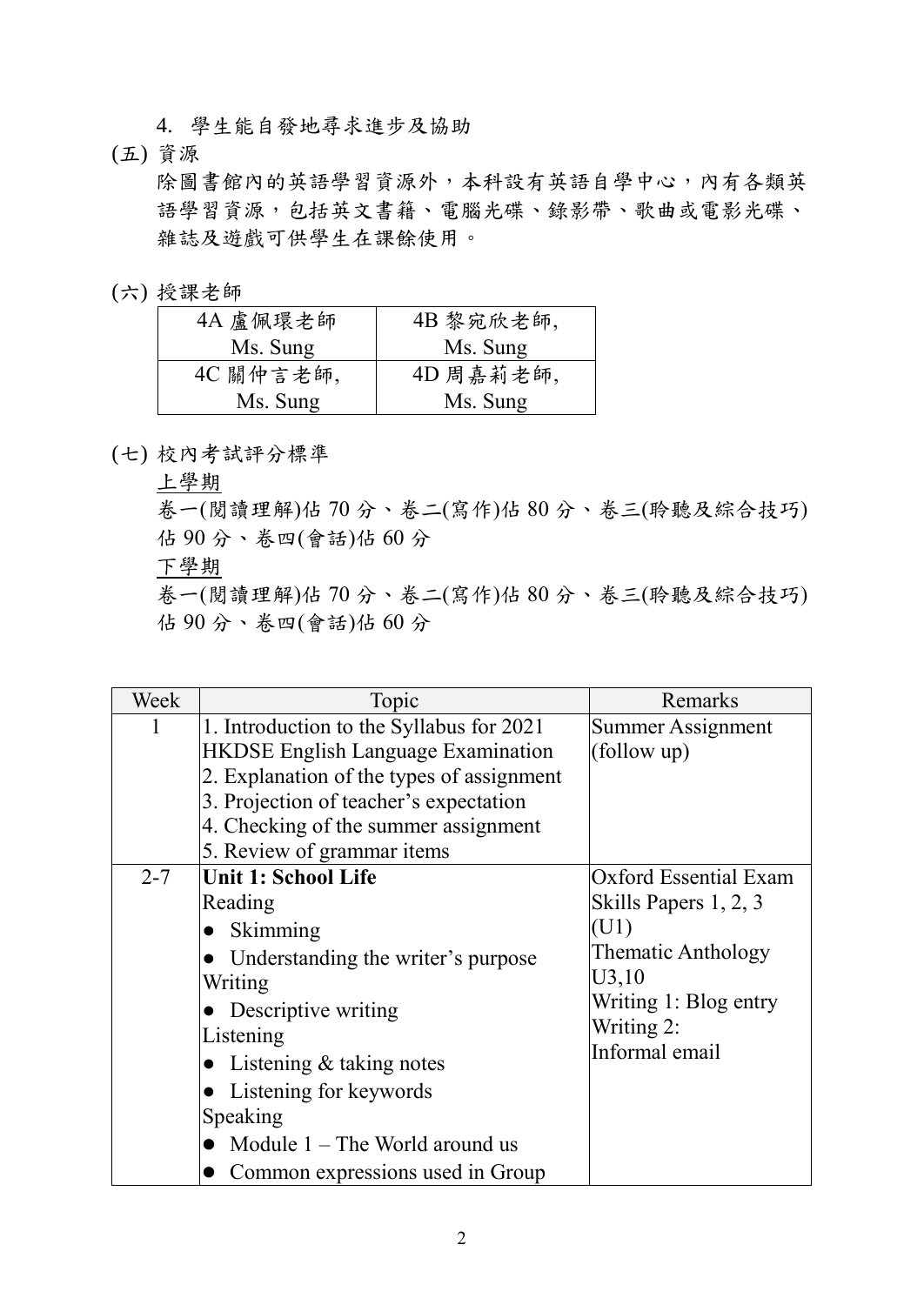| Week      | Topic                                                | Remarks                        |
|-----------|------------------------------------------------------|--------------------------------|
|           | Discussion & Individual Response<br>$\bullet$        |                                |
|           | Understanding the discussion topic and<br>$\bullet$  |                                |
|           | the exam paper                                       |                                |
| $8 - 12$  | <b>Unit 2: Friendship</b>                            | <b>Oxford Essential Exam</b>   |
|           | Reading                                              | Skills Papers 1, 2, 3          |
|           | Working out the meaning of unfamiliar                | (U2)                           |
|           | words                                                | <b>Thematic Anthology</b>      |
|           | Identifying what a reference word refer              | U2,27                          |
|           | to                                                   |                                |
|           | Writing                                              | Writing 3: Letter of<br>advice |
|           | Writing advice and suggestions                       |                                |
|           | Listening                                            | Uniform Test 1                 |
|           | Listening for specific information<br>$\bullet$      |                                |
|           | Listening for descriptions of people<br>$\bullet$    |                                |
|           | Listening for paraphrases                            |                                |
|           | Speaking                                             |                                |
|           | Module 2 – Study, School Life and Work               |                                |
|           | Giving relevant ideas<br>$\bullet$                   |                                |
|           | Challenging an idea                                  |                                |
|           | Responding to disagreement                           |                                |
| $13 - 17$ | <b>Unit 3: Successful people</b>                     | <b>Oxford Essential Exam</b>   |
|           | Reading                                              | Skills Papers 1, 2, 3          |
|           | Scanning<br>$\bullet$                                | (U3)                           |
|           | Recognizing paraphrasing                             | <b>Thematic Anthology</b>      |
|           | Writing                                              | U13, 15, 19, 25                |
|           | Writing speeches<br>$\bullet$                        | Writing 4: Speech /            |
|           | Writing newspaper reports                            | Newspaper article              |
|           | Listening                                            |                                |
|           | Listening for times and dates<br>$\bullet$           | Uniform Test 2                 |
|           | Listening for schedules and itineraries<br>$\bullet$ |                                |
|           | Listening for locations and directions               |                                |
|           | Speaking                                             |                                |
|           | Module $3$ – Individuals and Society                 |                                |
|           | Bringing up a point from earlier in the              |                                |
|           | discussion                                           |                                |
|           | Changing the discussion point                        |                                |
|           | Recapping the main points                            |                                |
| 20        | <b>Exam review</b>                                   | Review on exam papers          |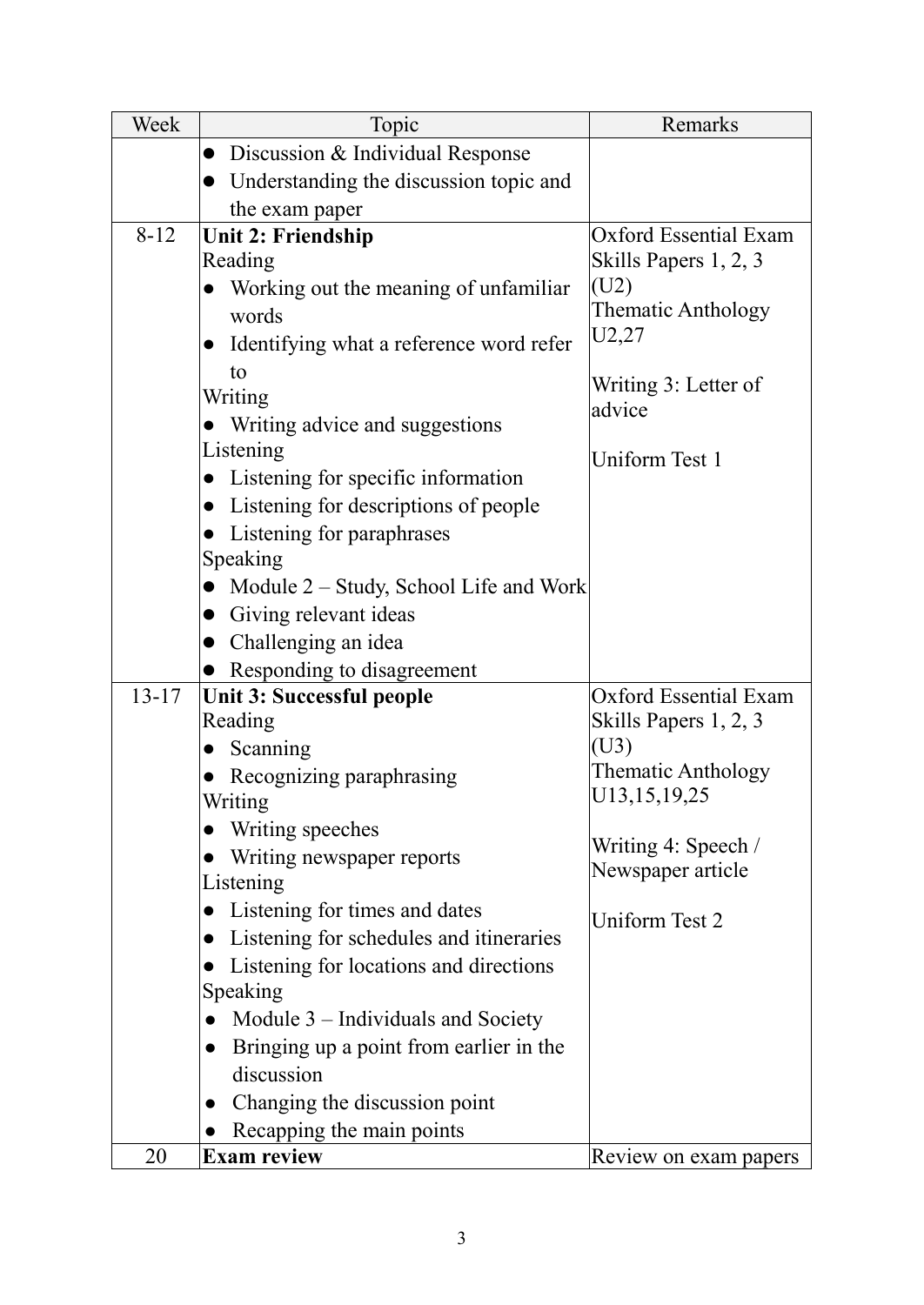| Week      | Topic                                                               | Remarks                            |
|-----------|---------------------------------------------------------------------|------------------------------------|
| $21 - 26$ | <b>Unit 4: Popular Culture</b>                                      | <b>Oxford Essential Exam</b>       |
|           | Reading                                                             | Skills Papers 1, 2, 3              |
|           | Identifying the main idea<br>$\bullet$                              | (U4)                               |
|           | Paraphrasing and summarising<br>$\bullet$                           | Thematic Anthology                 |
|           | paragraphs                                                          | U5, 6, 7, 12, 15                   |
|           | Writing                                                             | Writing 5: Film review             |
|           | Writing responses<br>$\bullet$                                      | Writing 6: Letter to the<br>editor |
|           | Writing reviews                                                     |                                    |
|           | Listening                                                           | Uniform Test 3                     |
|           | Listening for feelings<br>$\bullet$                                 |                                    |
|           | Listening for positive and negative<br>$\bullet$                    |                                    |
|           | information                                                         |                                    |
|           | Distinguishing facts from opinions                                  |                                    |
|           | Speaking                                                            |                                    |
|           | • Module $4$ – Preparing for the                                    |                                    |
|           | Examination                                                         |                                    |
|           | • Using appropriate body language when                              |                                    |
|           | conducting group discussion                                         |                                    |
|           | Common errors made by past candidates                               |                                    |
| $27 - 33$ | <b>Introduction to SBA:</b>                                         | Oral presentation                  |
|           | General introduction, text selection,                               |                                    |
|           | reflection and assessment                                           | Writing 7: Short story/            |
|           | <b>Text: Fiction</b>                                                | Story ending                       |
| 34-38     | Unit 5 Travel                                                       | <b>Oxford Essential Exam</b>       |
|           | Reading                                                             | Skills Papers 1, 2, 3              |
|           | Understanding positive and negative                                 | (U5)<br>Thematic Anthology         |
|           | language                                                            | U21                                |
|           | Identifying tone and attitude                                       | Writing 8: Diary entry             |
|           | Writing                                                             |                                    |
|           | Writing diary entries                                               | Uniform Test 4                     |
|           | Listening                                                           |                                    |
|           | Listening for patterns, materials, shapes<br>$\bullet$<br>and sizes |                                    |
|           |                                                                     |                                    |
|           | Listening for sequence/ order of events<br>$\bullet$                |                                    |
|           | Listening for information to rank items                             |                                    |
|           | Speaking                                                            |                                    |
|           | Technological products                                              |                                    |
|           | Teen drug abuse                                                     |                                    |